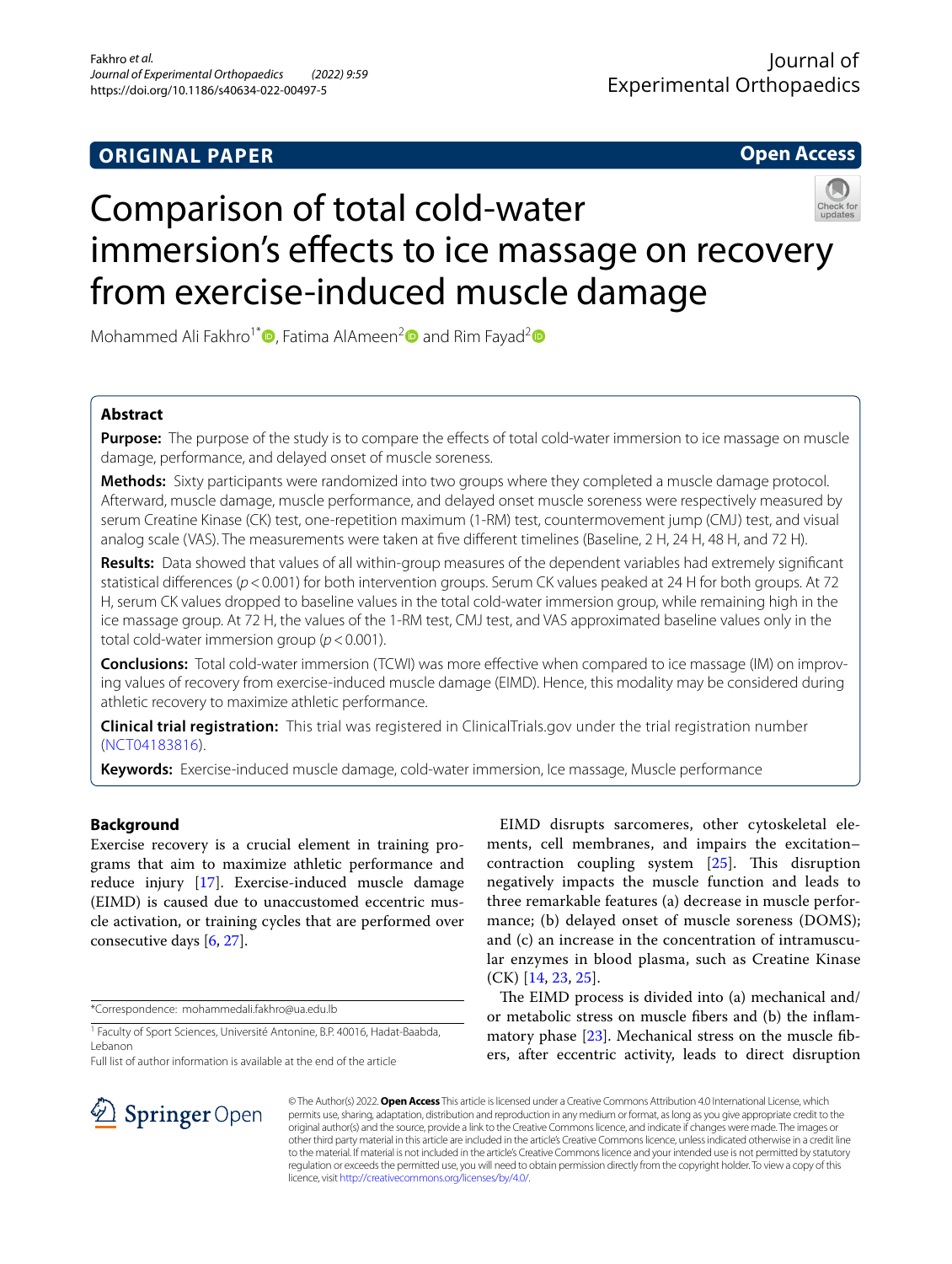of the excitation–contraction coupling system. On the other hand, metabolic stress is caused after eccentric or concentric exercises that raise the cytosolic  $Ca^{2+}$  which results in a cascade of metabolic events leading to muscle fiber degeneration  $[23]$  $[23]$ . Consequently, the inflammatory phase occurs to remove debris from the injured area and prepare it for regeneration [\[5\]](#page-6-3).

Various recovery modalities including cold water immersion (CWI) and cold application have been proposed to decrease the negative efects of EIMD [\[4](#page-6-4), [30](#page-7-3)]. CWI in a temperature below 15 °C can be either partial or total (except the neck and head) body immersion [\[1](#page-6-5)]. CWI provokes both convective cooling via blood circulation movement and conductive by direct contact of cold water with the body, resulting in a signifcant decrease in core temperature (Tc)  $[29]$  $[29]$ . The decrease in Tc leads to an increase in stroke volume through an increase in venous return and a decrease in heart rates, leading to a total increase in cardiac output. Moreover, CWI decreases muscle spasm, swelling, and fuid accumulation through a decrease in hydrostatic pressure, which results in an increase in waste removal and improving nutrient delivery which eventually speeds up the recovery [[29\]](#page-7-4). Total cold-water immersion (TCWI) is more efective than partial cold-water immersion in inducing cardiovascular physiological changes [\[17\]](#page-6-0) which is explained by conduction. The more body parts are immersed, the greater the contact with water, the better the recovery [[17\]](#page-6-0).

Ice massage (IM) is defned as a local massage performed by solid ice on the region of the damaged muscle [[8,](#page-6-6) [11](#page-6-7)]. In contrast to CWI, IM provokes peripheral cooling through convection, leading to a modest decrease in Tc, insignifcant cardiovascular alterations, and analgesic efect [[17](#page-6-0), [29\]](#page-7-4).

However, there is a lack of evidence-based studies that demonstrate the rationale for these modalities to improve performance recovery [\[15](#page-6-8), [29\]](#page-7-4). Many reviews have concluded that the variety in methodology regarding exercise injury, cold protocol, and performance outcomes, are responsible for the current lack of agreement in the literature  $[4]$  $[4]$ . Moreover, a meta-analysis conducted by Poppendieck, Faude, Wegmann, and Meyer in 2013 [\[18](#page-6-9)] investigated the effect of cooling on performance. The authors concluded that TCWI showed positive efects that are large enough to be relevant for competitive athletes, when used as a recovery method after sprint exercise [[18\]](#page-6-9).

Therefore, this study aims to compare the effects of TCWI vs IM on muscle damage, performance, and delayed onset of muscle soreness among adults, to identify the most efficient cooling modality for recovery from EIMD.

## **Methods**

## **Design**

Participants were randomly assigned to either (a) TCWI or (b) IM group, and followed up for over four days. Ethical approval was obtained from the Lebanese German University Institutional Review Board, and upon the confrmation of eligibility, each participant received an information sheet describing the study, signed voluntarily a consent form for participation, and flled a data collection form. To ensure confdentiality, participants' data were accessible only by the principal investigators upon the need.

## **Participants**

Physically active Lebanese adults aged between 19 and 44 years were recruited to participate in this study. To ensure that the participants will tolerate the intensive muscle-damaging protocol, they should be engaging in mild to moderate sports activities over two to three times per week [[20\]](#page-7-5). Participants with a history of serious lower limb trauma (i.e., fractures), meniscal or ligamentous tears, sensitivity to cold temperature, cardiopulmonary or infammatory diseases, or individuals participating in strength and plyometric training exercises were all excluded.

## **Procedure**

The participants were recruited via WhatsApp messages sent to all the investigators' contact lists. This message included a brief explanation of the study purpose, eligibility criteria, phone numbers of the investigators, and a request to forward this message to their contact list.

Upon eligibility, participants were familiarized with the experimental procedure. Afterward, all participants were stratifed into two blocks (30 males and 30 females), and a randomization website (<http://www.randomization.com>) randomly allocated them equally into one of two intervention groups (TCWI or IM).

The assessment included a battery of tests including serum CK, one-repetition maximum (1-RM), countermovement jump (CMJ), and visual analog scale (VAS) respectively for baseline measurements. Testing followed the muscle damage protocol.

Firts, participants were asked to perform a knee extension exercise with the dominant lower extremity for strength testing. They started with a general warm-up of five minutes of moderate intensity jogging. This was followed by fve minutes of muscle endurance exercise with a light load of 15 kg over 10 repetitions [[3,](#page-6-10) [12](#page-6-11)]. Coutermovement jump testing followed strength testing after one hour. Finally, participants were asked to perform a maximal contraction of their right dominant leg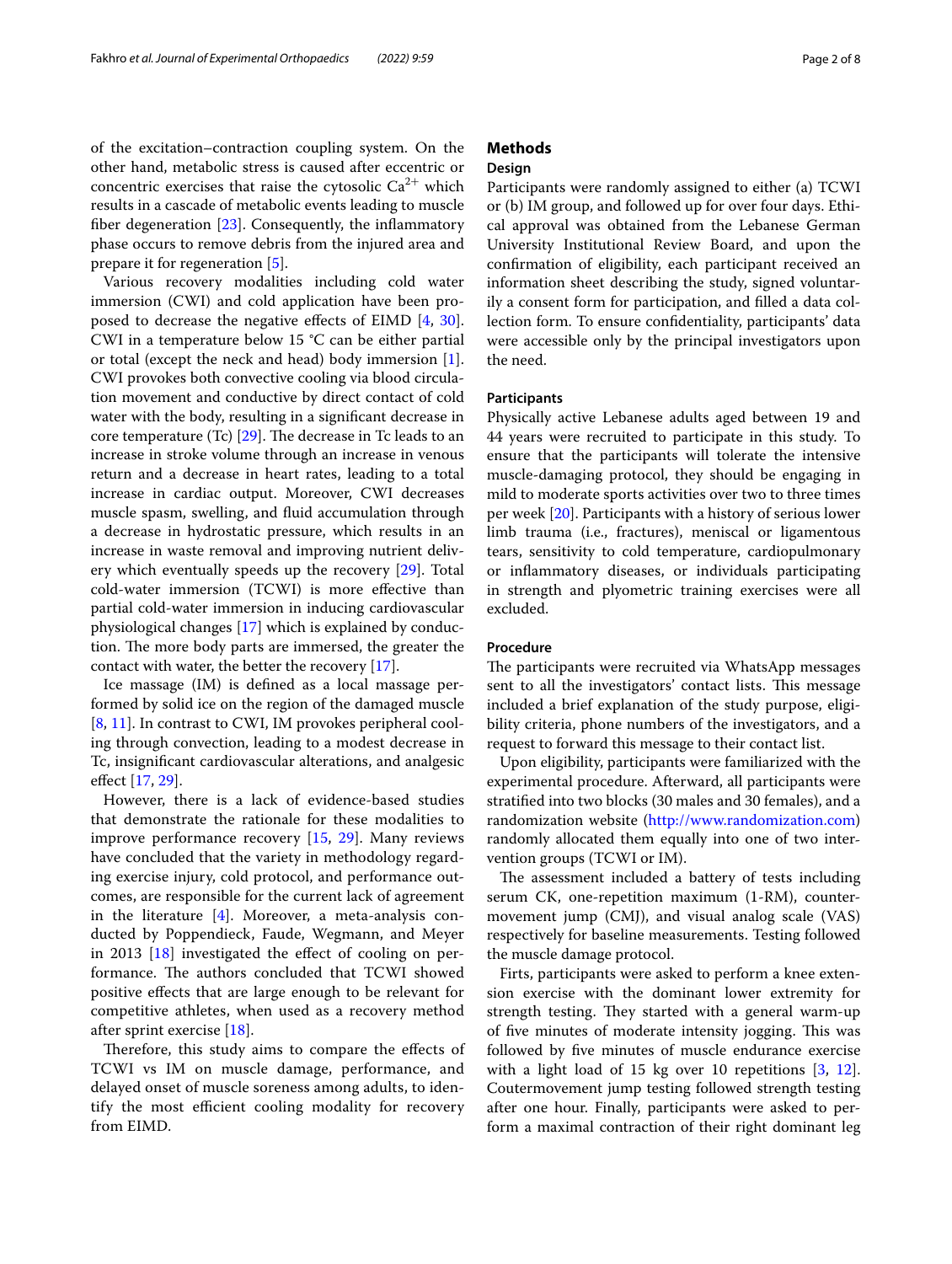(quadriceps) over four seconds, where an assessor immediately rated the level of soreness on the VAS [\[27](#page-7-0)].

After baseline measurements, each intervention (TCWI or IM) was conducted among the designated group. Testing was performed post muscle damage protocol at 2, 24, 48, and 72 H.

## **Muscle damage protocol**

The muscle damage protocol consisted of five sets of 20 drop jumps from a 60-cm high box with 2 min of rest between sets. After each drop from the box and landing on the foor, participatans were instructed to perform a maximally explosive vertical jump upward and then land on the foor. Participants were told to fex their knees to at least at 90° during all landings and to keep their hands on their hips during the jumps. Moreover, they were verbally motivated to exert maximal effort during every repetition [\[27\]](#page-7-0).

## **Recovery modalities**

Participants allocated to the TCWI group completed a session of 15-min in cold water with a temperature of 12  $°C$  [\[15](#page-6-8)]. Participants were seated while immersing their whole body in water except their head and neck. The temperature was continuously measured by a mercury-in-glass thermometer and was maintained at 12 °C by adding blocks of ice when needed.

Participants in the IM group were seated and subjected to a circular local massage through the use of an ice cube. Massage was applied for 15 min with no extra pressure added by the tester, for each thigh, over the region of the quadriceps muscle [\[17\]](#page-6-0).

It is noteworthy to mention that the modalities were applied by a qualifed physical therapist for all the participants.

#### **Data collection method**

## *Serum creatine kinase*

Muscle damage was tested via the serum CK blood test. This marker was chosen due to its dramatic increase in blood after EIMD, and its low cost [\[5\]](#page-6-3). Blood samples were taken from participants at pre-exercise, then at 2H, 24H, 48H, and 72H post-exercise for all participants in both intervention groups. The blood samples were clotted for 30 min, then centrifuged for 20 min at room temperature. The serum was then stored at -20  $^{\circ}$ C until analysis. Finally, serum CK activity was analyzed with an enzymatic method at 37 °C [\[27](#page-7-0)].

Muscle performance is defned as the overall capability of a muscle or muscle group [\[22\]](#page-7-6), and is divided into (a) speed, (b) coordination, (c) dynamic balance, (d) agility, (e) flexibility,  $(f)$  muscle strength, and  $(g)$  muscle power.

## *Muscle strength*

Muscle strength is defined as the maximal amount of force produced by a muscle or by a group of muscles in a specific exercise for one repetition  $[21]$ . 1-RM test, is a gold standard [[23\]](#page-7-2), and a reliable method for evaluating the maximal strength with test–retest measures recorded high  $ICC = 0.990$  [[12](#page-6-11)], and a confidence interval of (CI 95%) [\[13\]](#page-6-12). 1-RM test procedures for the measurement of muscular strength followed the recommendations of the American College of Sports Medicine [\[2\]](#page-6-13). The starting position of the knee extension exercise was 90-degrees of knee flexion. Weights were gradually adjusted until the subject failed to safely and correctly complete a full range of motion of extension. This load is recorded and referred to as the 1-RM [[19\]](#page-6-14). A rest time of two minutes was taken between sets [[2](#page-6-13)].

## *Muscle performance*

Power is related to the strength and speed of movement and is defned as the work produced by a muscle per unit of time (force  $\times$  distance/time) [\[19](#page-6-14)]. According to Markovic et al.  $[16]$ , explosive muscle power is the main determinant of performance. Increase in leg power showed to afect the vertical jump height which is captured by the CMJ. CMJ begins with the knees fexed [\[24\]](#page-7-8) and ends when the pelvis, defned by the four superior iliac spines, achieves its lowest position  $[20]$  $[20]$  $[20]$ . Therefore, participants were instructed to drop jump from a 60-cm box, then perform a maximal bipodal CMJ, then land on the floor with knees flexed to at least 90°. To ensure measurement accuracy and reliability, participants were instructed to keep their hands on their hips during the jump and to keep their legs and hips extended until contact is made (end of landing phase) [\[16](#page-6-15)]. CMJ was repeated three times and the highest vertical measure was recorded. ICC values showed moderate to excellent inter-session reliability for the bipodal CMJ (ICC average: 0.80, range: 0.46–0.97) according to Schwartz et al.  $[20]$  $[20]$  CMJ test showed excellent reliability (ICC=0.98) and showed the highest correlation with the explosive power factor (*r*=0.87) [[16\]](#page-6-15). CMJ power values were recorded by the "My Jump" application. According to Fernández et al. [[7](#page-6-16)], "My Jump" showed an excellent validity for CMJ height  $(r=0.995, P<0.001)$  as compared to the force platform, which is the gold standard for estimating the explosive power of the lower limbs [[16](#page-6-15)]. Fernández et al. [[7\]](#page-6-16) stated that there was almost perfect agreement between the force platform and "My Jump" for the CMJ height (ICC=0.997, *P* < 0.001; Bland–Altman bias =  $1.1 \pm 0.5$  cm,  $P < 0.001$ ).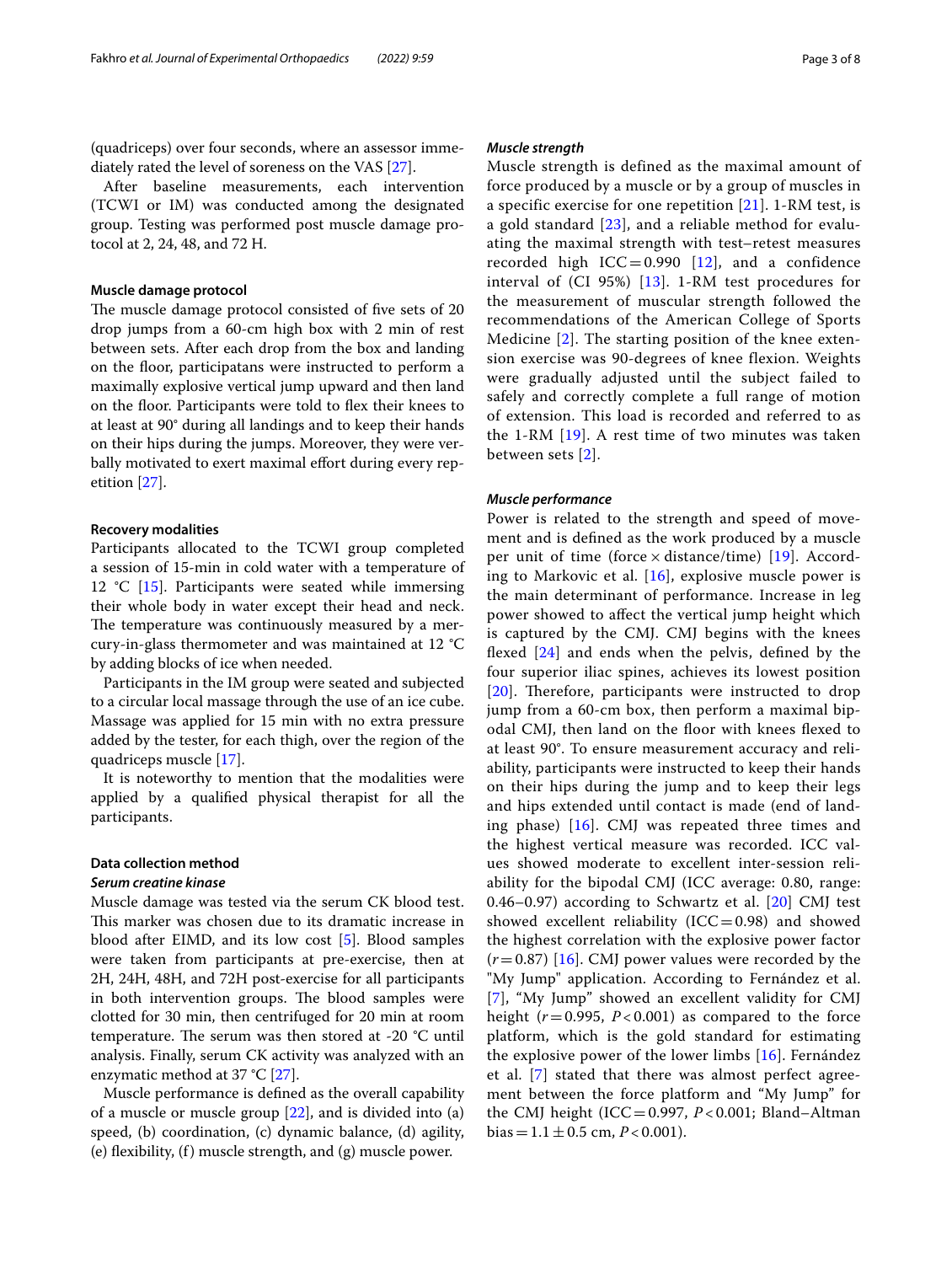## *Muscle soreness*

DOMS is defned as a delayed feeling of soreness (about 24H after the exercise) accompanied by muscle stifness, aching soreness, and/or muscular tenderness [[14\]](#page-6-2). Muscle soreness peaks within 72H and slowly resolve within 5 to 7 days [[14\]](#page-6-2). DOMS was assessed by the VAS of 10 degrees, ranging from "no soreness" (0) to "severe soreness" [[9\]](#page-6-17) [\[27](#page-7-0)]. VAS showed excellent reliability in the assessment of DOMS, the ICC range was 0.98–0.99 for VAS [[10\]](#page-6-18).

## **Satistical analysis**

Data were analyzed using the Statistical Package for the Social Sciences (SPSS) version 21.0 for windows. Descriptive statistics (mean, standard deviation) were calculated for participants' age and the main key variables of the study. The Shapiro–Wilk test was used to check the normality of the data distribution. A probability (p) value of  $> 0.05$  indicates that there is no significant diference between groups.

Regarding data analysis, a two-way (group x time) mixed factor analysis of variance (ANOVA) test was used to compare the mean diferences between groups, TCWI and IM, for each dependent variable (CK, 1-RM, CMJ, and DOMS) at diferent timelines (Baseline, 2 H, 24 H, 48 H, and 72 H). Moreover, the T-test was used to indicate the signifcance of the diference between variables.

## **Results**

The mean of age of the 60 participants was  $24 \pm 2.9$  years. Mean values of each dependent variables (serum CK, 1-RM, CMJ, and VAS) were compared at fve diferent timelines. Recorded data showed extremely signifcant within-group diferences for all of CK, muscle strength, muscle power, and DOMS  $(p=0.000)$  (Table [1](#page-3-0)).

The CK between-groups mean values at baseline were not statistically significant  $(p=0.289)$  (Table [1](#page-3-0)). At 24 H serum CK recorded a peak for both groups with a mean value of  $275 \pm 64$  U/L for TCWI and  $289 \pm 52$  U/L for IM, and started to drop at 48 H and onward where

<span id="page-3-0"></span>**Table 1** Computation of within and between groups statistical signifcance of dependent variables at diferent timelines

| <b>Measure</b> | <b>Timeline</b>        | <b>TCWI</b>          |                           | IM                   |                              | Significance               |
|----------------|------------------------|----------------------|---------------------------|----------------------|------------------------------|----------------------------|
|                |                        | Mean                 | <b>Standard deviation</b> | Mean                 | <b>Standard</b><br>deviation | Between-group<br>(p-value) |
| $CK$ (U/L)     | Baseline               | 103.53               | 13.42                     | 107.43               | 14.58                        | 0.286                      |
|                | 2H                     | 219.57               | 58.82                     | 236.73               | 75.73                        | 0.331                      |
|                | 24 H                   | 275.43               | 64.27                     | 289.63               | 52.88                        | 0.354                      |
|                | 48 H                   | 174                  | 25.97                     | 235.3                | 44.002                       | < 0.001 <sup>2</sup>       |
|                | 72 H                   | 109.7                | 12.94                     | 190.77               | 33.09                        | < 0.001 <sup>2</sup>       |
|                | Within-group (p-value) | < 0.001 <sup>2</sup> |                           | < 0.001 <sup>2</sup> |                              |                            |
| $1 - RM (Kq)$  | Baseline               | 22.7                 | 8.24                      | 22.51                | 8.16                         | 0.931                      |
|                | 2H                     | 16.66                | 8.31                      | 17.53                | 8.04                         | 0.683                      |
|                | 24 H                   | 18.71                | 8.11                      | 13.86                | 7.49                         | 0.0191                     |
|                | 48 H                   | 20.8                 | 8.81                      | 10.78                | 7.05                         | < 0.001 <sup>2</sup>       |
|                | 72 H                   | 22.65                | 8.23                      | 15.35                | 6.94                         | < 0.001 <sup>2</sup>       |
|                | Within-group (p-value) | < 0.001 <sup>2</sup> |                           | < 0.001 <sup>2</sup> |                              |                            |
| CMJ (Cm)       | Baseline               | 23.65                | 6.95                      | 23.65                | 6.52                         | 0.871                      |
|                | 2H                     | 15.4                 | 4.6                       | 15.3                 | 3.26                         | 0.923                      |
|                | 24 H                   | 18.16                | 4.9                       | 11.58                | 3.2                          | < 0.001 <sup>2</sup>       |
|                | 48 H                   | 21.13                | 21.13                     | 7.98                 | 3.13                         | < 0.001 <sup>2</sup>       |
|                | 72 H                   | 23.63                | 4.88                      | 13.61                | 2.68                         | < 0.001 <sup>2</sup>       |
|                | Within-group (p-value) | < 0.001 <sup>2</sup> |                           | < 0.001 <sup>2</sup> |                              |                            |
| <b>DOMS</b>    |                        | $\circ$              | $\circ$                   | $\circ$              | $\circ$                      | 0.431                      |
|                | 2H                     | 2.7                  | 0.98                      | 3.27                 | 0.78                         | 0.0171                     |
|                | 24 H                   | 7.23                 | 0.93                      | $\overline{7}$       | 0.87                         | 0.321                      |
|                | 48 H                   | $\overline{4}$       | 1.01                      | 8.27                 | 0.69                         | < 0.001 <sup>2</sup>       |
|                | 72 H                   | 0.37                 | 0.61                      | 4.87                 | 1.25                         | < 0.001 <sup>2</sup>       |
|                | Within-group (p-value) | < 0.001 <sup>2</sup> |                           | < 0.001 <sup>2</sup> |                              |                            |

*TCWI* total cold-water immersion, *IM* Ice massage, *CK* Creatine Kinase, *1-RM* one-repetition maximum, *CMJ* Countermovement jump, *DOMS* delayed onset muscle soreness, *P*-value: probability value, 1 Signifcant, 2 Extremely signifcant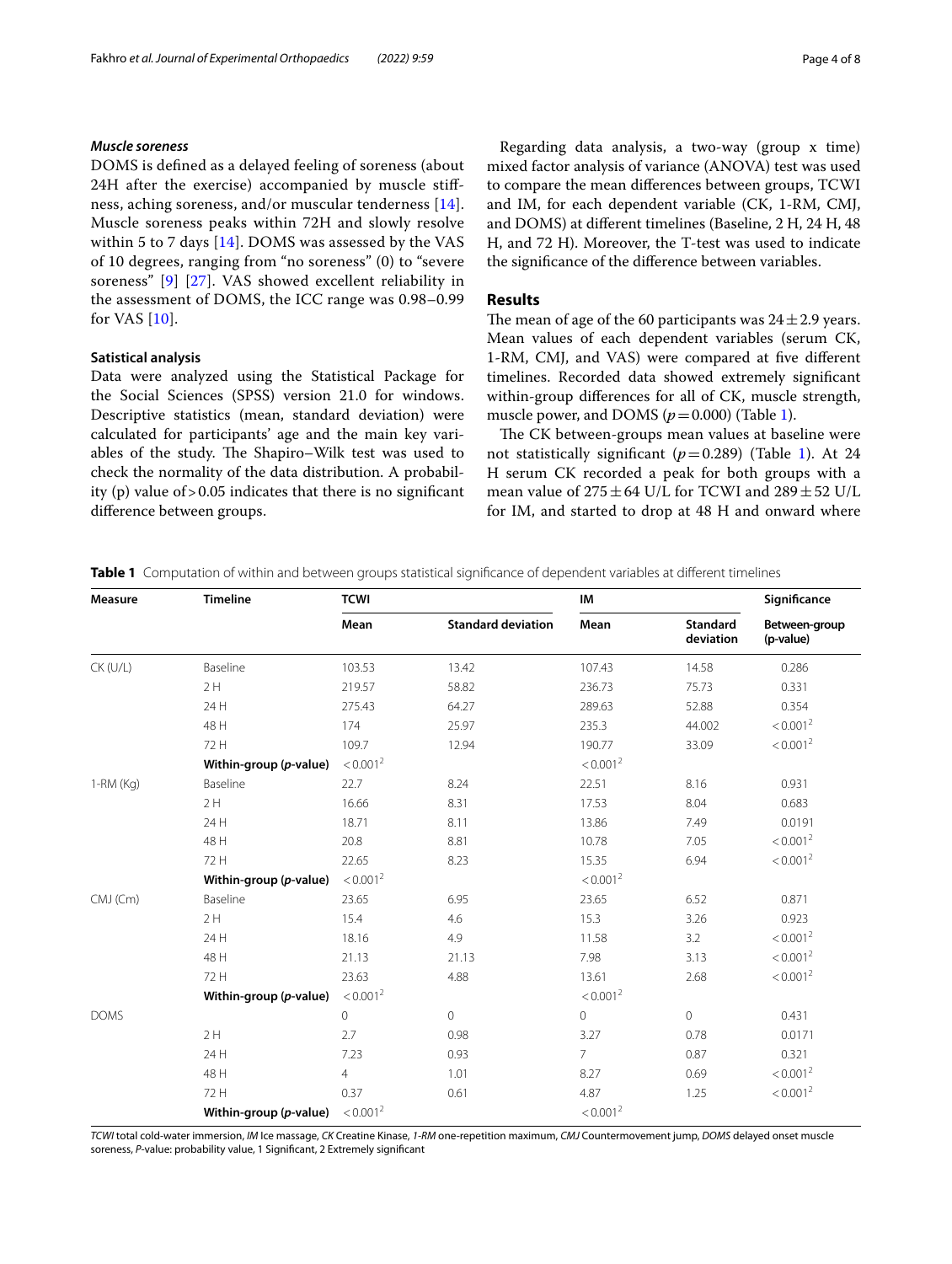

<span id="page-4-0"></span>it was statistically signifcant lower in the TCWI group (Table [1;](#page-3-0) Fig. [1\)](#page-4-0).

1-RM values dropped at 2 H for both groups as compared to baseline values,  $22 \pm 8$  kg for TCWI, and  $22 \pm 8$  kg for IM (Table [1\)](#page-3-0). However, at 48 H, the strength value increased only for the TWCI group while it continued to drop for IM signifcantly. Finally, at 72 H strength values started to increase again in the IM group, while returning approximately to baseline values in the TWCI group (*p*<0.001) (Table [1;](#page-3-0) Fig. [2](#page-4-1)).

Regarding CMJ, both groups showed a non-signifcant statistical decrease in the values recorded at 2 H, as compared to baseline values (Table [1](#page-3-0)). However, in the TCWI group, values started to increase again at 24 H to reach approximately baseline values at 72 H  $(p<0.001)$ . On the other hand, values in the IM group continued to decrease at 24 H and 48 H, to rise again at 72 H (*p*<0.001) (Table [1](#page-3-0); Fig. [3](#page-5-0)).

VAS values continued to increase to reach a peak for the TCWI group (7.23 $\pm$ 0.93) at 24 H, to return to the baseline value at 72 H. However, in the IM group, the VAS mean values continued to increase until 48 H, and didn't ultimately return to baseline value at 72 H (*p*<0.001) (Table [1](#page-3-0); Fig. [4\)](#page-5-1).

### **Discussion**

Both groups showed an increase in the serum CK levels, which peaked after 24 H and then dropped again to return to baseline values in the TCWI group while remaining higher at all times in the IM groups. This indicates that TCWI intervention had a better efect on muscle damage than IM. This is in line with other studies that showed that TCWI reduces the concentration of serum CK after 24 H [\[1](#page-6-5), [26\]](#page-7-9). Moreover, Howatson et al. [[8\]](#page-6-6) compared the effect of IM to placebo on muscle damage. Findings showed that CK concentration in the IM group dropped but without returning to pre-exercise values, while that of the placebo group kept increasing until 96 H. This indicates that IM has a better effect than placebo, however, full recovery was not achieved before 96 H. Therefore, both IM and TCWI affect recovery from

<span id="page-4-1"></span>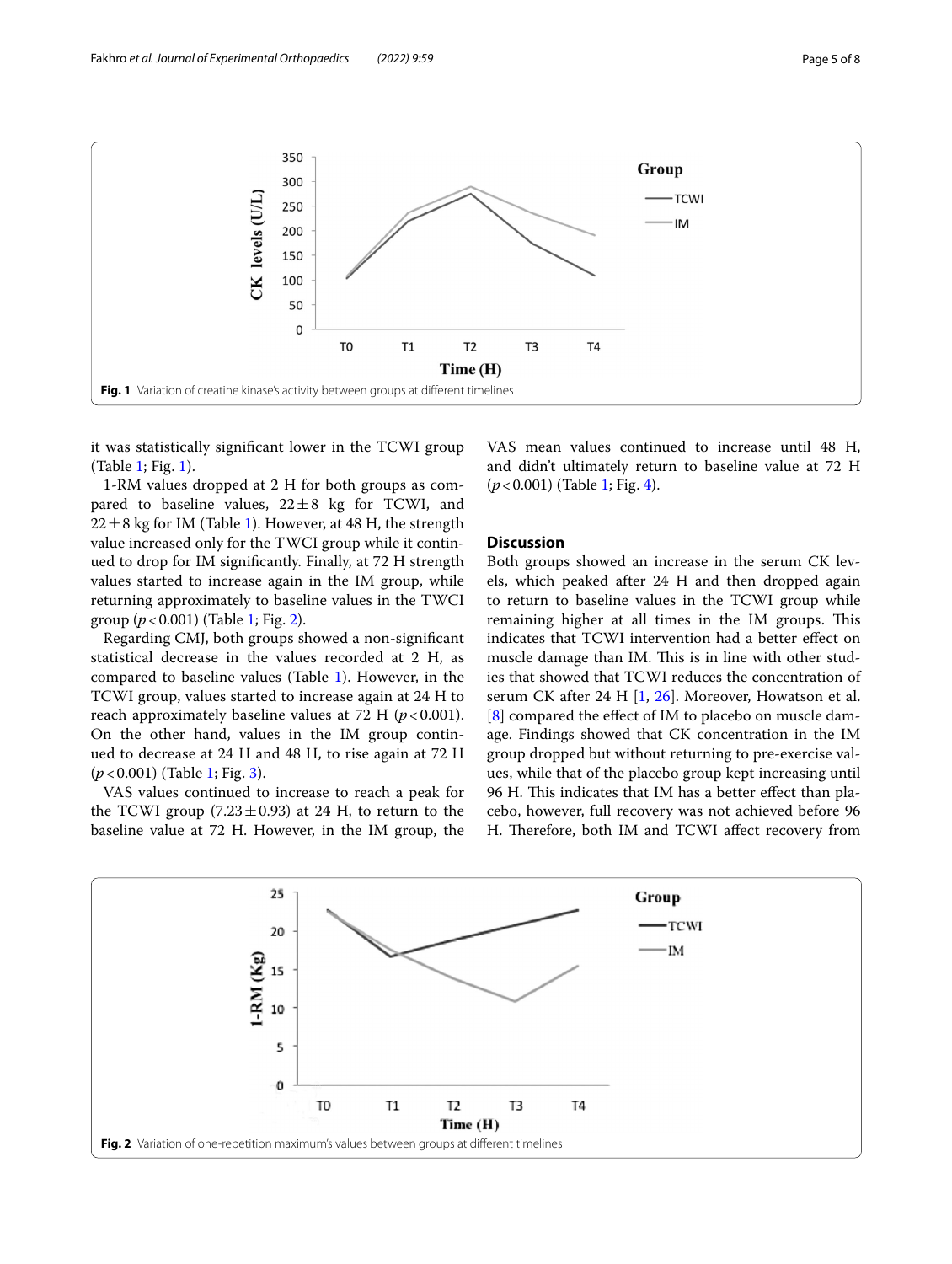

<span id="page-5-0"></span>

<span id="page-5-1"></span>muscle damage, but TCWI leads to full recovery in a shorter time.

Muscle strength declined in both groups 2 H after the muscle damage protocol. However, strength was recovered and continued to improve after 24 H in the TCWI group while it was declining in the IM group to recover again at 72 H. This shows that muscle recovery is faster among the TCWI group. Similarly, many studies highlighted the beneft of TCWI on muscle strength recovery [[9,](#page-6-17) [28\]](#page-7-10).

Two hours after the damaging protocol, muscle power dropped among both groups. However, power was recovered and continued to improve at 24 H in the TCWI group, and returned to normal values after 72 H. Vieira et al. [[27](#page-7-0)] stated that the muscular pre-stretch activation before the propulsive phase of CMJ combines several neuromuscular mechanisms, including more time available to increase force, storage of elastic energy, potentiation of contractile machinery, and activation of proprioceptive refexes. It was shown that TCWI enhanced the above-mentioned neuromuscular mechanisms, and led to a better recovery of muscle power performance.

Muscle soreness peaked at 24 H in both groups. Afterward, soreness dropped among participants in the TCWI group to return to normal levels after 72 H, while kept fluctuating among those in the IM group. These findings matches those of similar studies [[27](#page-7-0)]. However, Vieira et al. [[27](#page-7-0)] applied TCWI intervention several times (baseline, 4 H, 8 H, and 24 H) and used relatively longer durations (2 bouts of 15 min), which demonstrated better impact on the recovery from DOMS.

One of the study's limitations was that one of the indicators of EIMD, infammation, was not included among the variables tested. Furthermore, data collected were from the adults (19 to 44 years) subgroup of the population. This fact might limit the generalizability of the fndings to the remaining age groups.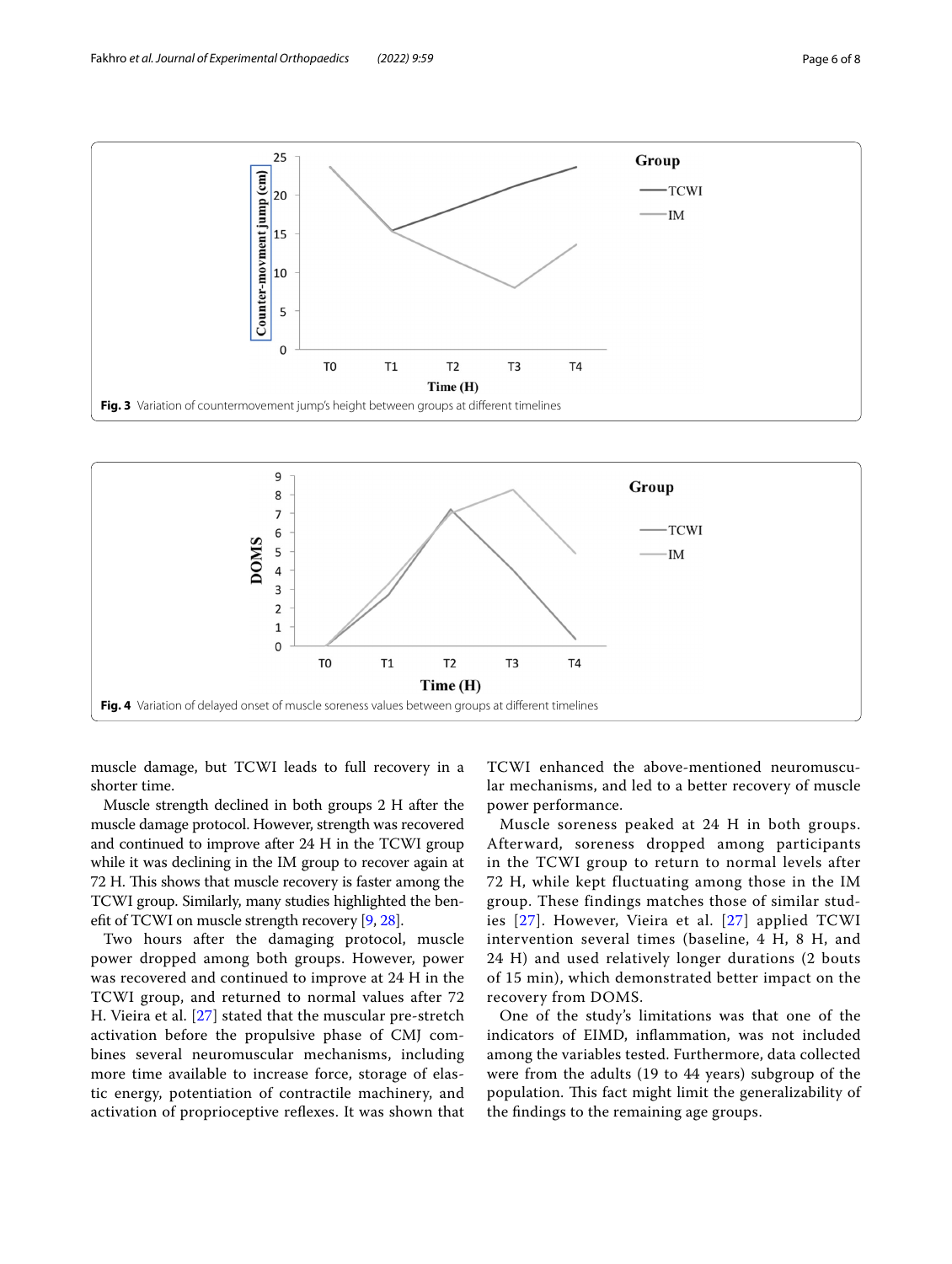## **Conclusion**

TCWI showed superior benefts compared to IM regarding muscle damage, muscle power, muscle strength, and DOMS. All key variables returned to baseline values in the TCWI group at 72 H after the muscle-damaging protocol. Therefore, the TCWI modality can be integrated into the training programs to accelerate recovery from EIMD.

## **Institutional review board statement**

The study protocol was approved by the Institutional Review Board (EC Ref No.: 3EC/2019) of the Lebanese German University in Sahel Alma, Jounieh, Lebanon.

## **CONSORT 2010 statement**

The authors have read the CONSORT 2010 statement, and the manuscript was prepared and revised according to the CONSORT 2010 statement.

#### **Abbreviations**

CK: Creatine Kinase; 1-RM: One-repetition maximum; CMJ: Countermovement jump; VAS: Visual analog scale; EIMD: Exercise-induced muscle damage; CWI: Cold-water immersion; TCWI: Total cold-water immersion; IM: Ice massage.

#### **Acknowledgements**

Not applicable.

### **Authors' contributions**

FMA, AAF, FR, concept and designed this study; AAF, FR, took part in trial coordination and monitoring; AAF, FR, collected the data and their management; FMA contributed to the statistical analyses; FMA, AAF analyzed and interpreted the data; FMA, drafted the manuscript and made the fnal approval of the version to be published. All authors read and approved the fnal manuscript.

#### **Funding**

Not applicable.

### **Availability of data and materials**

The datasets used and/or analyzed during the current study are available from the corresponding author on reasonable request.

## **Declarations**

#### **Ethics approval and consent to participate**

Ethical approval was acquired from the Lebanese German University institutional review board (IRB) which belongs to the Lebanese German University. Moreover, informed consent was taken from the participants. All methods were carried out in accordance with relevant guidelines and regulations.

#### **Consent for publication**

Not applicable.

#### **Competing interests**

The authors declare that they have no competing interests.

#### **Author details**

<sup>1</sup> Faculty of Sport Sciences, Université Antonine, B.P. 40016, Hadat-Baabda, Lebanon. <sup>2</sup> Faculty of Public Health, Department of Physical Therapy, Lebanese German University, P.O Box 206, Jounieh, Lebanon.

Received: 25 February 2022 Accepted: 7 June 2022

#### **References**

- <span id="page-6-5"></span>1. Abaïdia AE, Lamblin J, Delecroix B et al (2016) Recovery from exerciseinduced muscle damage: cold water immersion versus whole body cryotherapy. Int J Sports Physio and Performance 12(3):402–409. [https://](https://doi.org/10.1123/ijspp.2016-0186) [doi.org/10.1123/ijspp.2016-0186](https://doi.org/10.1123/ijspp.2016-0186)
- <span id="page-6-13"></span>2. American College of Sports Medicine. ACSM's guidelines for exercise testing and prescription. 10<sup>th</sup> ed. Philadelphia, PA: Wolters Kluwer. 2018
- <span id="page-6-10"></span>3. Barnett A (2006) Using recovery modalities between training sessions in elite athletes: does it help? Sports Med 36(9):781–796. [https://doi.org/10.](https://doi.org/10.2165/00007256-200636090-00005) [2165/00007256-200636090-00005](https://doi.org/10.2165/00007256-200636090-00005)
- <span id="page-6-4"></span>4. Chen CH, Chen TC, Jan MH, Lin JJ (2014) Acute Efects of Static Active or Dynamic Active Stretching on Eccentric-Exercise-Induced Hamstring Muscle Damage. Int J Sports Phys and Performance 10(3):346–352. <https://doi.org/10.1123/ijspp.2014-0206>
- <span id="page-6-3"></span>5. Clarkson PM, Hubal MJ (2002) Exercise-induced muscle damage in humans. Am J Phys Med Rehabil 81:S52–S69. [https://doi.org/10.1097/01.](https://doi.org/10.1097/01.PHM.0000029772.45258.43) [PHM.0000029772.45258.43](https://doi.org/10.1097/01.PHM.0000029772.45258.43)
- <span id="page-6-1"></span>6. Davies RC. The Efects of Exercise-Induced Muscle Damage on the Human Response to Dynamic Exercise. Thesis for the degree of Doctor of Philosophy in Sport and Health Sciences. University of Exeter. 2010
- <span id="page-6-16"></span>7. Fernández CB, Glaister M, Lockey RA (2014) The validity and reliability of an iPhone app for measuring vertical jump performance. J Sports Sciences 33(15):1574–1579. [https://doi.org/10.1080/02640414.2014.](https://doi.org/10.1080/02640414.2014.996184) [996184](https://doi.org/10.1080/02640414.2014.996184)
- <span id="page-6-6"></span>8. Howatson G, Gaze D, Van Someren KA (2005) The efficacy of ice massage in the treatment of exercise-induced muscle damage. Scand J Med Sci Sports 15(6):416–422.<https://doi.org/10.1111/j.1600-0838.2005.00437.x>
- <span id="page-6-17"></span>King M, Duffield R (2009) The effects of recovery interventions on consecutive days of intermittent sprint exercise. J Strength Cond Res 23(6):1795–1802. <https://doi.org/10.1519/JSC.0b013e3181b3f81f>
- <span id="page-6-18"></span>10. Lau WY, Muthalib M, Nosaka K (2013) Visual analog scale and pressure soreness threshold for delayed onset muscle soreness assessment. J Musculoskeletal Soreness 21(4):320–326. [https://doi.org/10.3109/10582](https://doi.org/10.3109/10582452.2013.848967) [452.2013.848967](https://doi.org/10.3109/10582452.2013.848967)
- <span id="page-6-7"></span>11. Lea J (2014) The effects of knee-high compression garments and IM on exercise performance and recovery. The University of Hertfordshire, Thesis for master by research
- <span id="page-6-11"></span>12. LeBrasseur NK, Bhasin S, Miciek R, Storer TW (2008) Tests of Muscle Strength and Physical Function: Reliability and Discrimination of Performance in Younger and Older Men and Older Men with Mobility Limitations. J Am Geriatr Soc 56(11):2118–2123. [https://doi.org/10.1111/j.](https://doi.org/10.1111/j.1532-5415.2008.01953.x) [1532-5415.2008.01953.x](https://doi.org/10.1111/j.1532-5415.2008.01953.x)
- <span id="page-6-12"></span>13. Levinger I, Goodman C, Hare DL, Jerums G, Toia D, Selig S (2009) The reliability of the 1RM strength test for untrained middle-aged individuals. J Sci Med Sport 12(2):310–316. <https://doi.org/10.1016/j.jsams.2007.10.007>
- <span id="page-6-2"></span>14. Lewis PB, RubyD, Bush-Joseph C. Muscle soreness, and delayed-onset muscle soreness. Clin Sports Med. 2012;31(2):255–262. [https://doi.org/10.](https://doi.org/10.1016/j.csm.2011.09.009) [1016/j.csm.2011.09.009](https://doi.org/10.1016/j.csm.2011.09.009)
- <span id="page-6-8"></span>15. Machado AF, Almeida AC, Micheletti JK et al (2016) Dosages of cold-water immersion post-exercise on functional and clinical responses: a randomized controlled trial. Scand J Med Sci Sports 27(11):1356–1363. [https://](https://doi.org/10.1111/sms.12734) [doi.org/10.1111/sms.12734](https://doi.org/10.1111/sms.12734)
- <span id="page-6-15"></span>16. Markovic G, Dizdar D, Jukic I, Cardinale M (2004) Reliability and factorial validity of squat and countermovement jump tests. J Strength and Conditioning Research 18(3):551–555. [https://doi.org/10.1519/00124278-](https://doi.org/10.1519/00124278-200408000-00028) [200408000-00028](https://doi.org/10.1519/00124278-200408000-00028)
- <span id="page-6-0"></span>17. Murray A, Cardinale M (2015) Cold applications for recovery in adolescent athletes: a systematic review and meta-analysis. Extrem Physiol 4:17. <https://doi.org/10.1186/s13728-015-0035-8>
- <span id="page-6-9"></span>18. Poppendieck W, Faude O, Wegmann M, Meyer T (2013) Cooling and Performance Recovery of Trained Athletes: A Meta-Analytical Review. Int J Sports Physiol Perform 8:227–242
- <span id="page-6-14"></span>19. Puthoff ML. The relationship between impairments in muscle performance functional limitations, and disability in older adults. PhD thesis, University of Iowa. 2006;<https://doi.org/10.17077/etd.q4ja0qok.le>